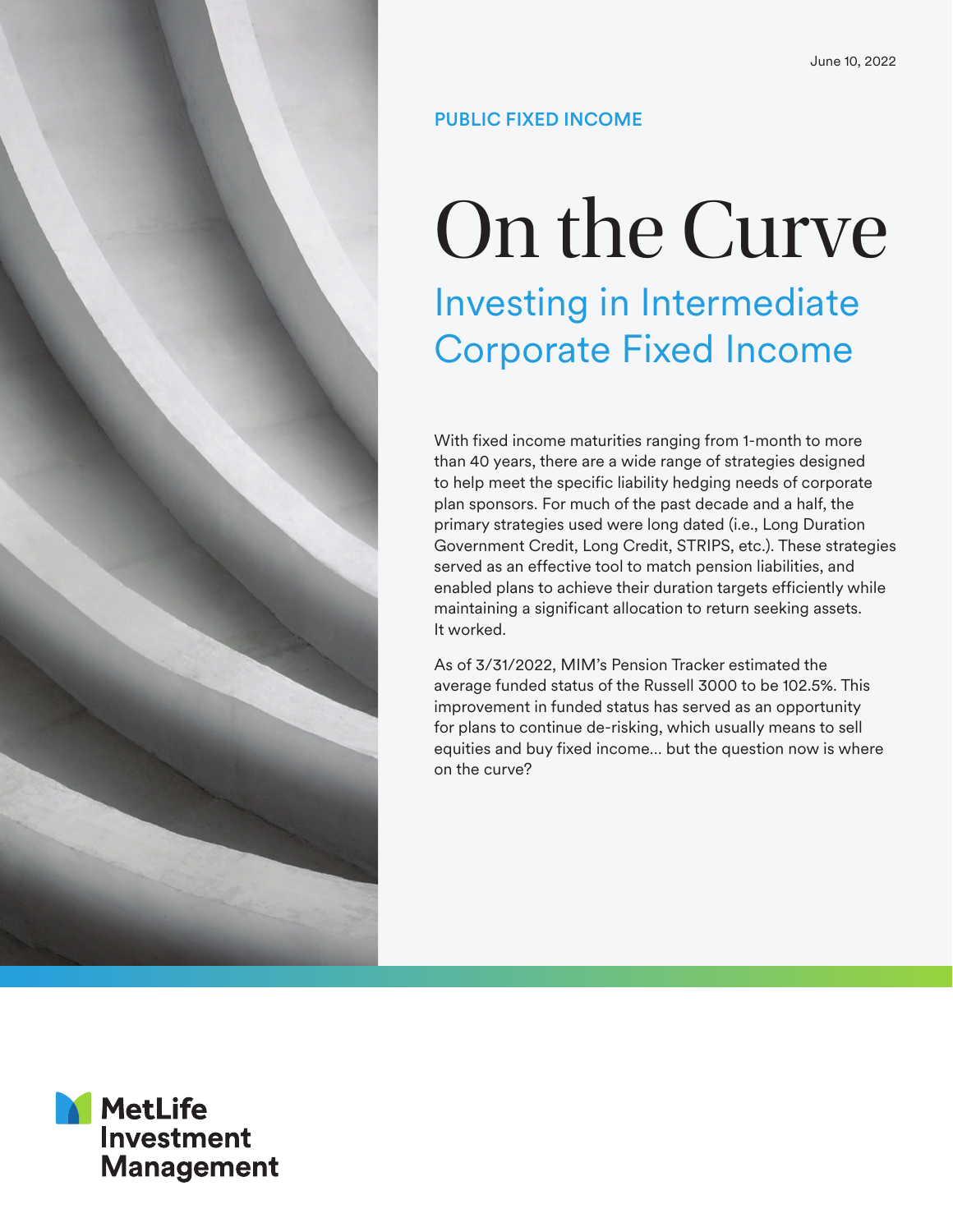Since the Pension Protection Act of 2006, many corporate plan sponsors have taken a number of steps to de-risk. Some of these steps have shortened liability duration (e.g., closing the plan to new participants, freezing accruals) while others have lengthened duration (e.g., lump-sum buyouts, retiree only risk transfer). In total, however, these actions and the passage of time have reduced pension liability duration significantly over the past 16 years.

Conversely, Long Credit, the most prevalent LDI hedging strategy, has lengthened in duration as interest rates have dropped and issuance has favored longer tenors. We discuss this transformation of Long Credit in our paper [The Evolving Long Credit Universe](https://investments.metlife.com/insights/public-fixed-income/the-evolving-long-credit-universe/). The combination of shorter pension liabilities, longer primary hedging assets, and meaningful funded status improvement will likely influence the next phase of liability driven investing whereby higher fixed income allocations will increase the need for key-rate matching to further reduce surplus volatility and refine the hedge.

Which brings us to intermediate corporate credit. We believe adding this strategy offers the following benefits:

- Improved focus on asset allocation with a similar risk and maturity profile as liabilities
- Ability to take advantage of attractive opportunities and new issuance at the belly of the curve
- Access to a broader investment universe with greater diversification

We expect that long duration will remain a staple in most plans' LDI asset allocation. However, we have noticed a trend of incremental allocations into intermediate credit. In the same way that long duration investment grade strategies tracked pension overall liabilities, intermediate strategies have been a good fit for the first ten-year segment of pension liabilities. Adding intermediate credit is really just a natural extension of traditional LDI strategies as funded status improves.

With the shift in the Fed's monetary policy, we have seen a significant flattening of the US Treasury curve with the 5s30s curve closing April at four basis points after reaching a trough of -12 basis points during the month. The notable bear flattening of the Treasury curve led to a sharp rise in yields on shorter dated corporates, which we feel provides an opportunity for a relatively cheap entry point and attractive carry. In addition, supply and demand technicals have kept corporate credit curves flat, further enhancing the relative value of intermediate corporates. As the April ended, the Bloomberg Intermediate Corporate Index Yield to Worst broke 4% and reached 4.16% in early May. As reflected in Figure 1, the Intermediate Corporate Index yield has surpassed levels not seen since 2010 (with the exception of March 2020), while the current Long Corporate Index yield is just under its 2018 levels and well below 2010 levels.



### **Figure 1 | Intermediate and Long Corporate Index Yields Have Increased This Year**

Index Yield to Worst (%)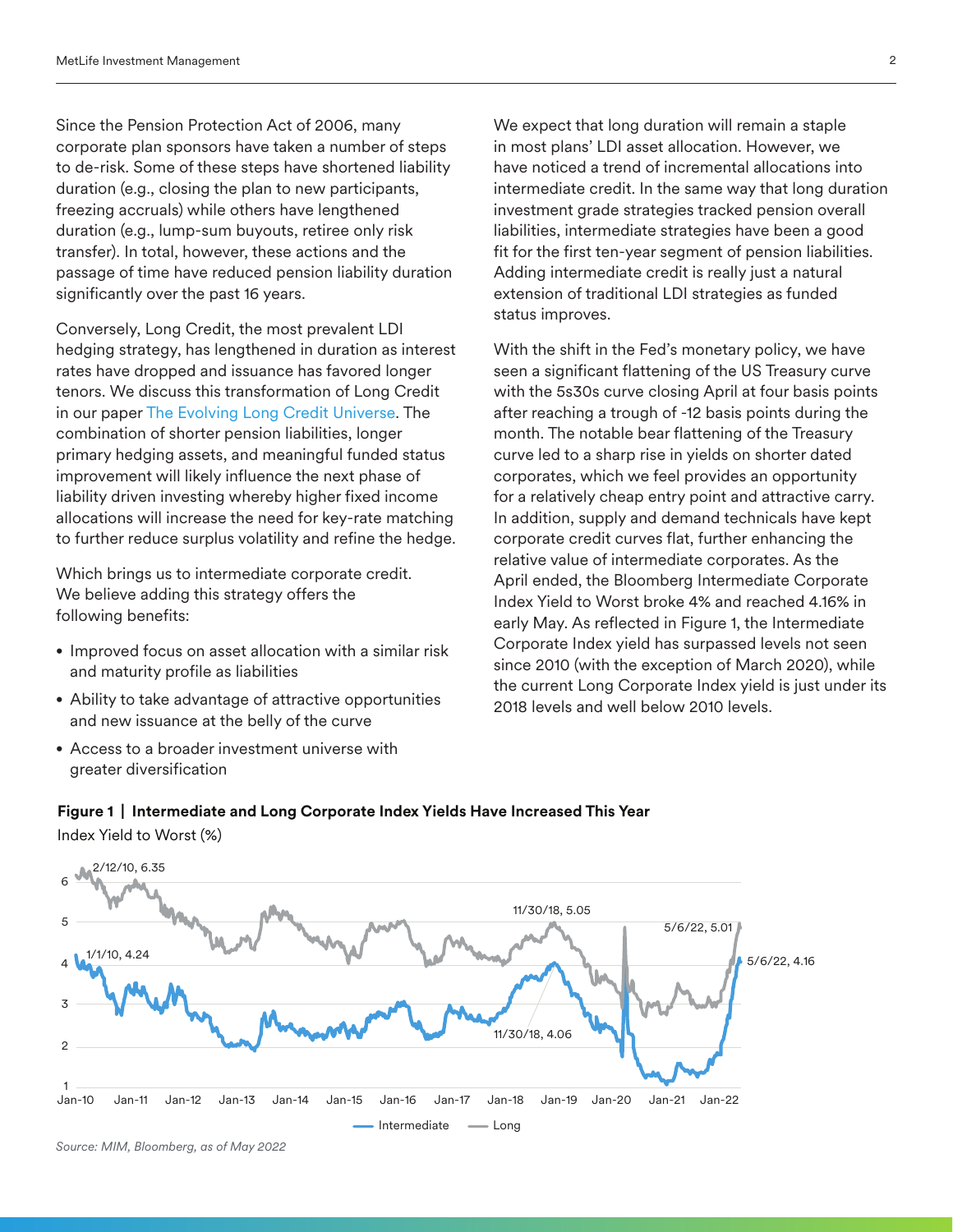Comparing further, the yield differential between the Intermediate and Long Corporate indices is 85 basis points as of May 6, 2022, which is significantly lower compared to the 10-year average of 173 basis points, suggesting that intermediate corporates have meaningfully cheapened relative to long corporate credit.



Intermediate & Long Yield Differential (bps)



*Source: MIM, Bloomberg, as of May 2022*

When comparing corporate indices across the curve, we observe a number of similarities, such as average credit quality, but also key differences, notably duration and the number of issuers.

| <b>Characteristics</b>    | <b>Bloomberg Intermediate</b><br><b>Corporate Index</b> | <b>Bloomberg</b><br><b>Corporate Index</b> | <b>Bloomberg Long</b><br><b>Corporate Index</b> |
|---------------------------|---------------------------------------------------------|--------------------------------------------|-------------------------------------------------|
| Average Price (\$)        | 95.36                                                   | 94.44                                      | 92.83                                           |
| Yield (%)                 | 4.03                                                    | 4.31                                       | 4.80                                            |
| Effective Duration (yrs)  | 4.35                                                    | 7.74                                       | 13.84                                           |
| <b>Average Quality</b>    | $A-$                                                    | $A -$                                      | $A-$                                            |
| <b>Issuers</b>            | 744                                                     | 859                                        | 555                                             |
| <b>Credit Quality (%)</b> |                                                         |                                            |                                                 |
| AAA/AA                    | 6.8%                                                    | 8.5%                                       | 11.4%                                           |
| $\overline{A}$            | 43.4%                                                   | 41.5%                                      | 38.0%                                           |
| <b>BBB</b>                | 49.8%                                                   | 50.0%                                      | 50.6%                                           |

#### **Figure 3 | Bloomberg Corporate Indices Characteristics**

*Source: MIM, Bloomberg, Aladdin as of April 30, 2022*

The Bloomberg U.S. Long Corporate Index comprises 555 issuers, while the Intermediate Corporate Index is broader with 744 issuers, enabling investors to access a more diversified liquid universe of bonds. While the overlap between the Intermediate and Long Corporate indices is 439 issuers, there are over 300 issuers unique to the Intermediate Corporate Index as certain issuers are more prone to come to market in the intermediate part of the credit curve.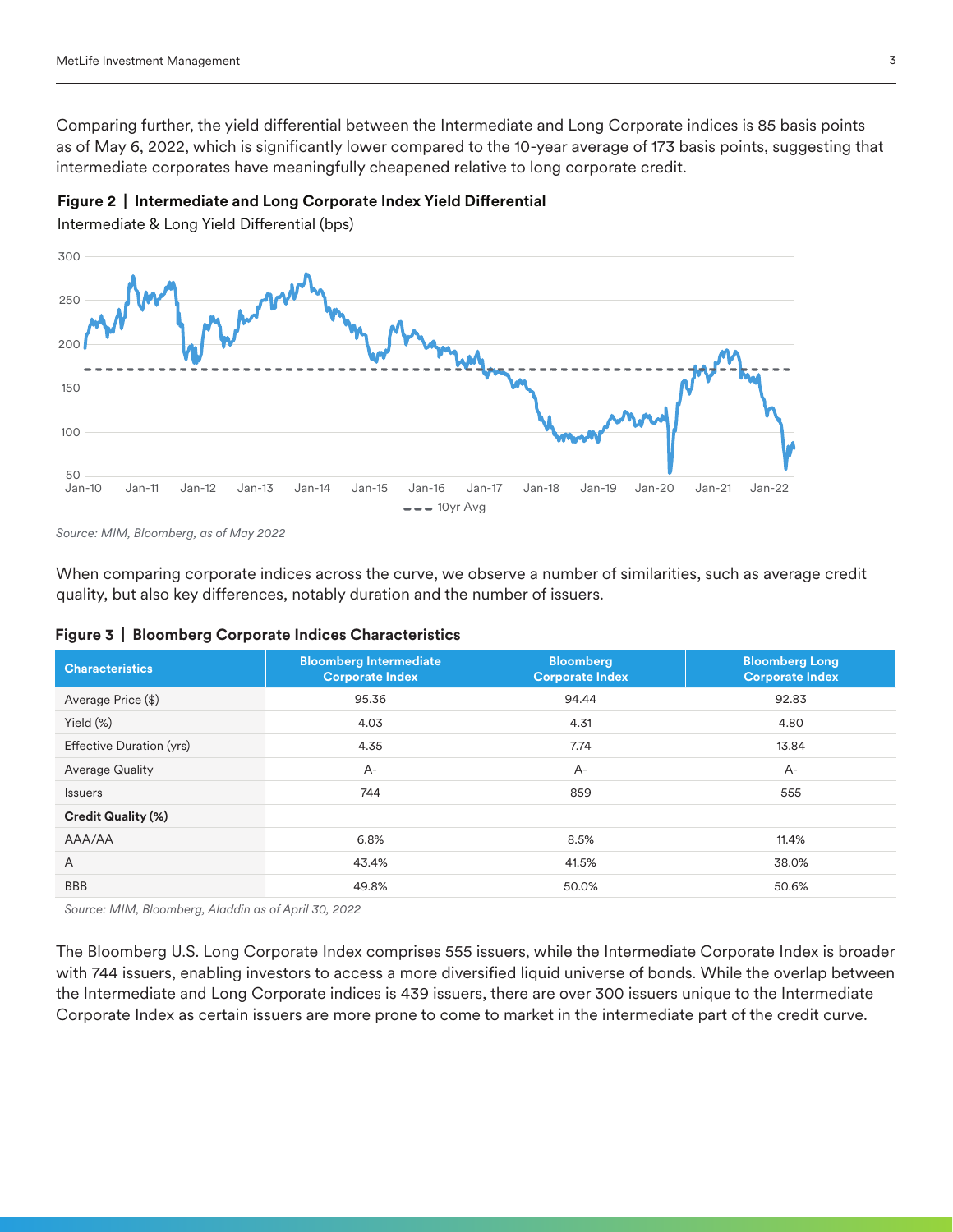Drilling into the index components, a key difference between the Intermediate and Long Corporate benchmarks are sector weightings, with a heavier Financials allocation in Intermediate Corporate at 41% versus 17% in Long Corporate. As noted, not all issuers will issue bonds across all tenors, and Banking issuers are often trying to match issuance with their asset profiles with a large proportion of supply residing in the belly of the curve. Financials issuance has been robust in 2022, with the average tenor year-to-date for IG Financials at 7.7 years compared to non-Financials at 14.2 years.1 We believe the large, liquid new issuance in Financials with a bias towards the intermediate tenors has created an attractive opportunity set in that space via both the primary and secondary markets.

While the Intermediate Corporate Index provides access to a broader array of corporate credit, especially some debut issuers that we have seen surface during the pandemic, it does pose an issue of concentration at the top. Both indices face concentration issues with just ten issuers comprising over 19% and 18% of the Intermediate and Long Corporate indices, respectively. The sector concentration is different however, as Banks represent seven of the top 10 issuers in the Intermediate Corporate Index, but only two of the top 10 in the Long Corporate Index, as shown in Figure 4.

| <b>Top 10 Issuers</b>               | MV%   | <b>YTM (%)</b> | <b>Duration</b><br>(yrs) |
|-------------------------------------|-------|----------------|--------------------------|
| <b>Intermediate Corporate Index</b> | 19.4% | 3.9            | 4.2                      |
| <b>Bank Of America Corp</b>         | 3.5%  | 3.9            | 4.4                      |
| Jpmorgan Chase & Co                 | 3.1%  | 3.8            | 4.1                      |
| <b>Morgan Stanley</b>               | 2.3%  | 3.9            | 4.4                      |
| Citigroup Inc                       | 2.2%  | 4.0            | 4.2                      |
| Goldman Sachs Group Inc/The         | 2.0%  | 3.9            | 4.1                      |
| <b>Wells Fargo &amp; Company</b>    | 1.7%  | 3.9            | 4.0                      |
| <b>HSBC Holdings PLC</b>            | 1.5%  | 4.1            | 4.0                      |
| Apple Inc                           | 1.3%  | 3.2            | 3.8                      |
| <b>General Motors Co</b>            | 1.0%  | 4.3            | 3.5                      |
| <b>Verizon Communications Inc.</b>  | 1.0%  | 4.1            | 5.8                      |

#### **Figure 4 | Top 10 Issuers by Market Value**

| <b>Top 10 Issuers</b>              | MV%   | <b>YTM (%)</b> | <b>Duration</b><br>(yrs) |
|------------------------------------|-------|----------------|--------------------------|
| <b>Long Corporate Index</b>        | 18.2% | 4.9            | 14.0                     |
| AT&T Inc.                          | 2.7%  | 4.9            | 14.8                     |
| <b>Berkshire Hathaway Inc</b>      | 2.2%  | 4.6            | 14.2                     |
| <b>Comcast Corporation</b>         | 2.0%  | 4.6            | 15.0                     |
| <b>Anheuser Busch Inbey NV</b>     | 2.0%  | 5.0            | 13.2                     |
| <b>Verizon Communications Inc.</b> | 1.8%  | 4.7            | 14.5                     |
| <b>Charter Communications Inc.</b> | 1.7%  | 6.1            | 12.5                     |
| <b>Bank of America Corp</b>        | 1.6%  | 4.8            | 12.4                     |
| <b>Wells Fargo &amp; Company</b>   | 1.4%  | 4.8            | 12.9                     |
| <b>Oracle Corporation</b>          | 1.4%  | 5.7            | 13.3                     |
| Apple Inc                          | 1.4%  | 4.2            | 16.2                     |

*Source: MIM, Aladdin, as of April 2022*

Given over 15% of the Intermediate Corporate Index is concentrated in just seven Banking issuers above, a cap on the sector (e.g., 25%) or issuer (1.5%) could be warranted to help mitigate the overall risk in Financials. While the Financials concentration is much higher in Intermediate, the defensive Utilities sector exposure in the Long Corporate Index is double that of the Intermediate Corporate Index at 11.9% and 5.8%, respectively. Regulated utilities are owners of durable assets that provide a necessary service, and, in many places, operate as a regulated monopoly. The higher-quality Electric issuers tend to issue bonds with longer-dated tenors as investors are comfortable seeking longer maturity investments to match their own longer-maturity liabilities. Similar to Utilities, the Communications sub-sector's outsized share of the Long Corporate market at ~13% (versus 6.3% for Intermediate Corporate) is largely the result of its ownership of essential long-lived assets including mobile networks (4G/5G) and broadband (cable/fiber). Building out these systems requires large capital outlays to fund infrastructure such as mobile towers, radio equipment, and data centers. Historical M&A is also partially attributable for the sector's share of long duration maturities given that consolidation results in fewer competing networks with more effective deployment of capital.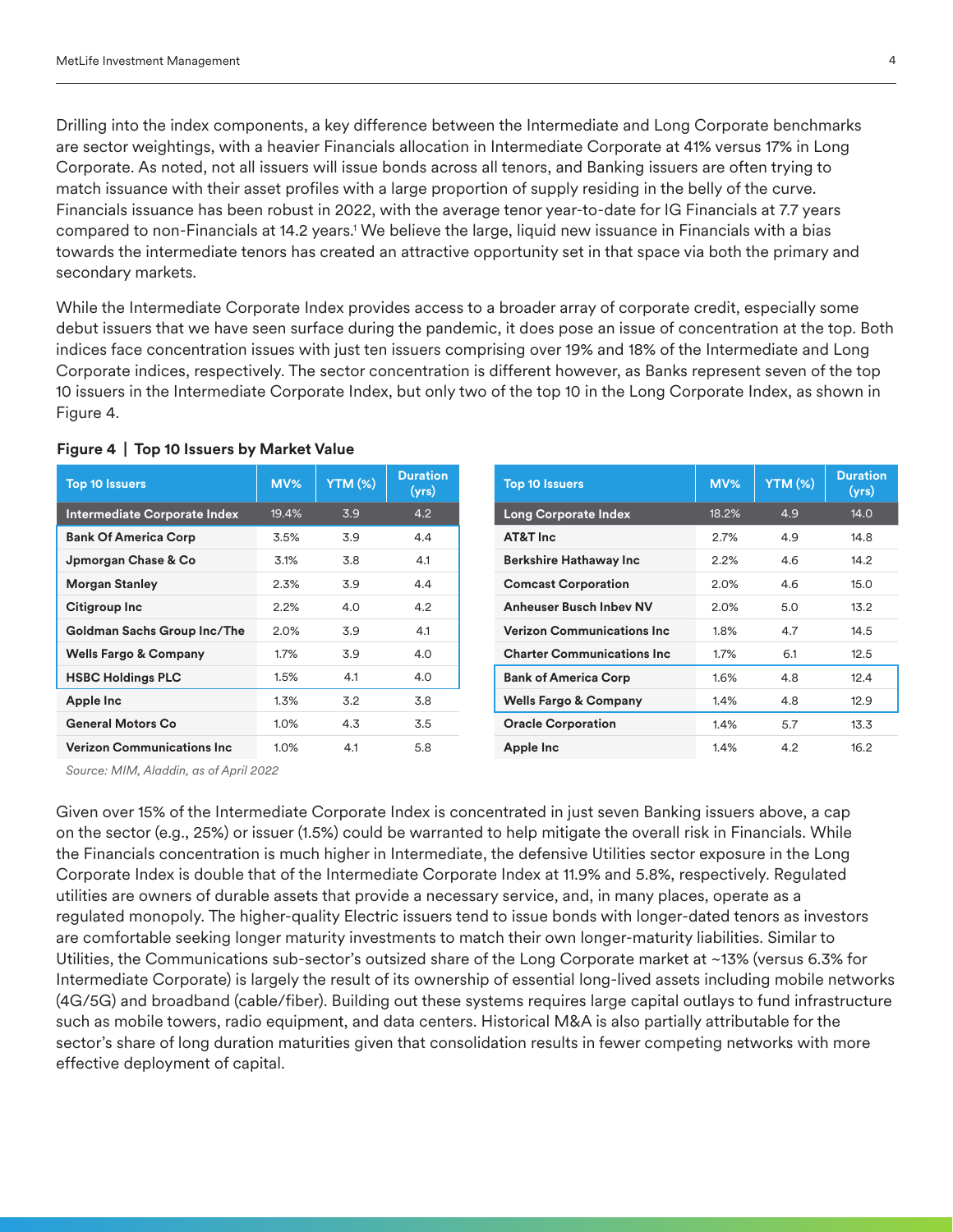## **The Allocation Decision**

As plans continue on their de-risking path, we often get asked whether a blended Intermediate / Long Corporate benchmark or standalone Intermediate Corporate and Long Corporate allocations are the best route. We believe there are merits to each approach and appreciate that each client's needs are unique to their portfolio.

Recently we have seen a number of our clients also adopt a dedicated Intermediate allocation, and in some cases, a broad IG Corporate strategy, in addition to a standalone Long Duration mandate. Most of these additions have taken place in 2021, coinciding with improvements in funded status and expectations for higher rates.

While we manage portfolios to blended benchmarks, we believe managing mandates on a stand-alone basis offers advantages to plan sponsors. First, stand-alone mandates permit portfolio management specialization with deep expertise and focus on specific market segments. Second, they enable plan sponsors to better compare performance within strategy peer universes. Third, stand-alone mandates simplify liability matching. As plans mature, they can rebalance from long to intermediate to maintain the match. Intermediate mandates can also provide in-kind assets for annuity buy outs of retirees. Segregating intermediate and long allocations provides plan sponsors a lever to fine-tune the key rates in the way that works best for their plan. This ultimately results in not only enhanced precision in refining the hedge, but also when trying to reposition the portfolio over time.

#### **Endnote**

<sup>1</sup> JP Morgan. US Corporate Credit Issuance Monthly: April 2022.

## **Authors**



**Stephen Mullin, CFA** Portfolio Manager Head of Long Duration and LDI Strategies



**Julia Gamburg** Portfolio Specialist Public Fixed Income



**Starr Deuschle** Portfolio Specialist Public Fixed Income